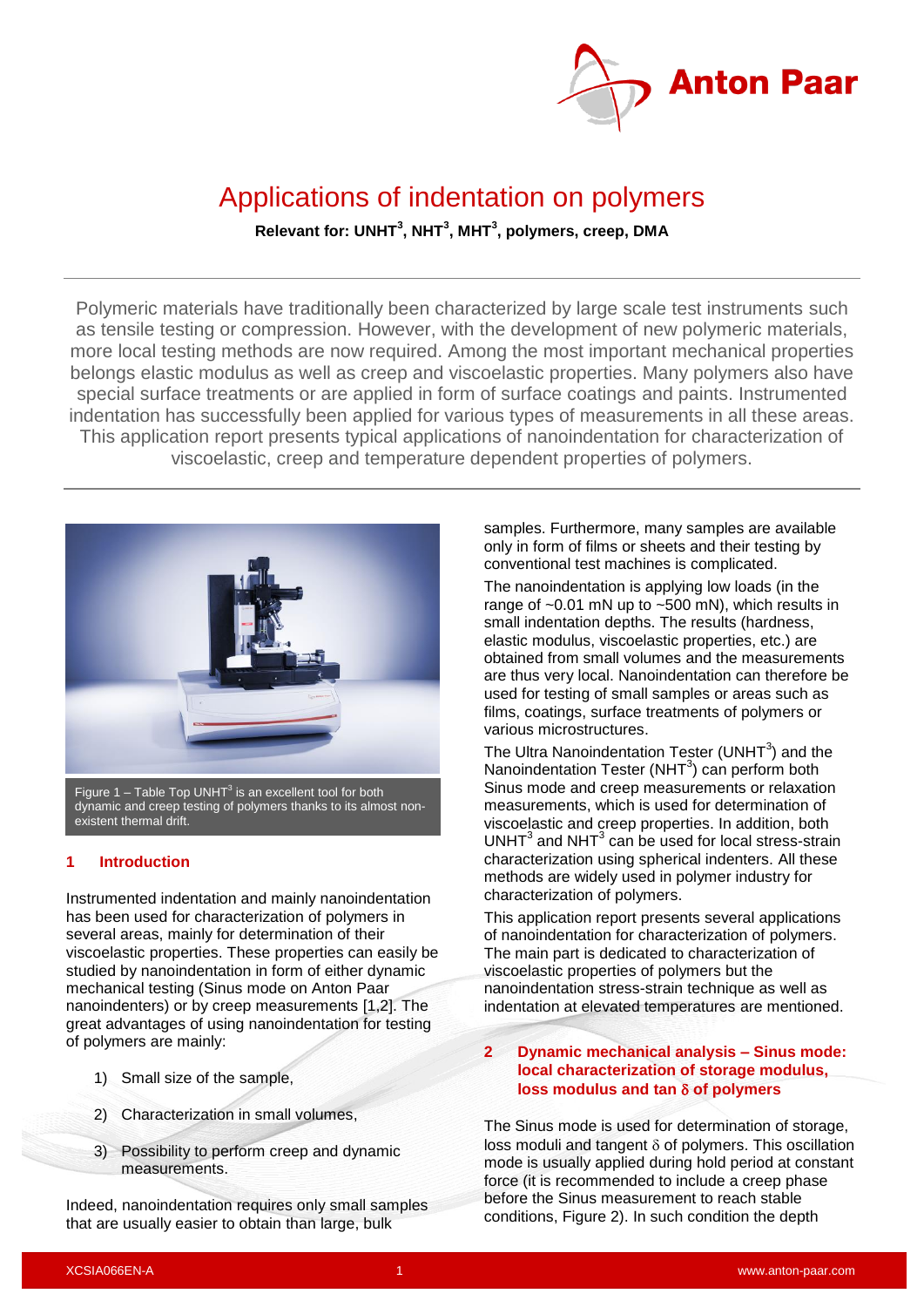

change is minimal and the storage and loss moduli are measured at almost constant depth.

An example of such indentation are measurements on PVB (Polyvinyl butyral) that have been done using the UNHT<sup>3</sup>. Berkovich indenter, maximum load of  $0.5$  mN, frequency of 5 Hz and amplitude of 0.02 mN was used for all these measurements.



<span id="page-1-0"></span>

Figure 3 – Typical loading profile for Sinus mode measurement on polymers (PVB sample).

The PVB sample was tested in frame of a larger study where more polymeric sheets with various properties were tested [\(Figure 4\)](#page-1-1):

- Polyether ether ketone/acrylate/polyether ether ketone (Loudspeaker laminate),
- Hydrated nitrile butadiene rubber (HNBR),
- **•** Polyethylene therephtalate/polyethylene therephtalate/fluor coating (PPV Backsheet),
- **Thermoplastic silicon elastomer (TPSE).**

Some of the polymeric samples were very soft and adhesive. These samples had to be tested using a special Adjustable sample holder where the active reference of the UNHT $3$  is placed on an aluminum

block. Such samples can also be tested with the Bioindenter.



#### <span id="page-1-1"></span>**3 Creep measurements**

Creep measurements are especially useful when long term viscoelastic properties have to be determined. This is particularly interesting for computer modeling which is used in prediction of long term stability of components using polymeric materials. An indentation creep measurement consists of fast loading and a long hold at constant force, where the increase of depth (creep) is monitored. The loading usually takes several seconds whereas hold period should be much longer than the loading time (usually 10 to 20 times the loading times). When spherical indenter is used, the Anton Paar Indentation software allows fitting of the creep data and so the instantaneous and infinity shear moduli as well as partial compliances and the retardation times are obtained. An example of creep fit following the method published in [3] is shown in [Figure 5.](#page-1-2)



<span id="page-1-2"></span>Figure  $5 - UNHT<sup>3</sup>$  Creep measurement with fit and residuals  $(\Delta$  rel) on polyacrylamide (PMMA). Maximum load 10 mN, duration of creep 1800 s, depth increase during hold ~30 nm.



Figure 6 – Material model used for description of viscoelastic properties of polymers during creep (version with two Kelvin-Voigt bodies).

The fit of the creep data in [Figure 5](#page-1-2) was done with three Kelvin-Voigt bodies using the following formula: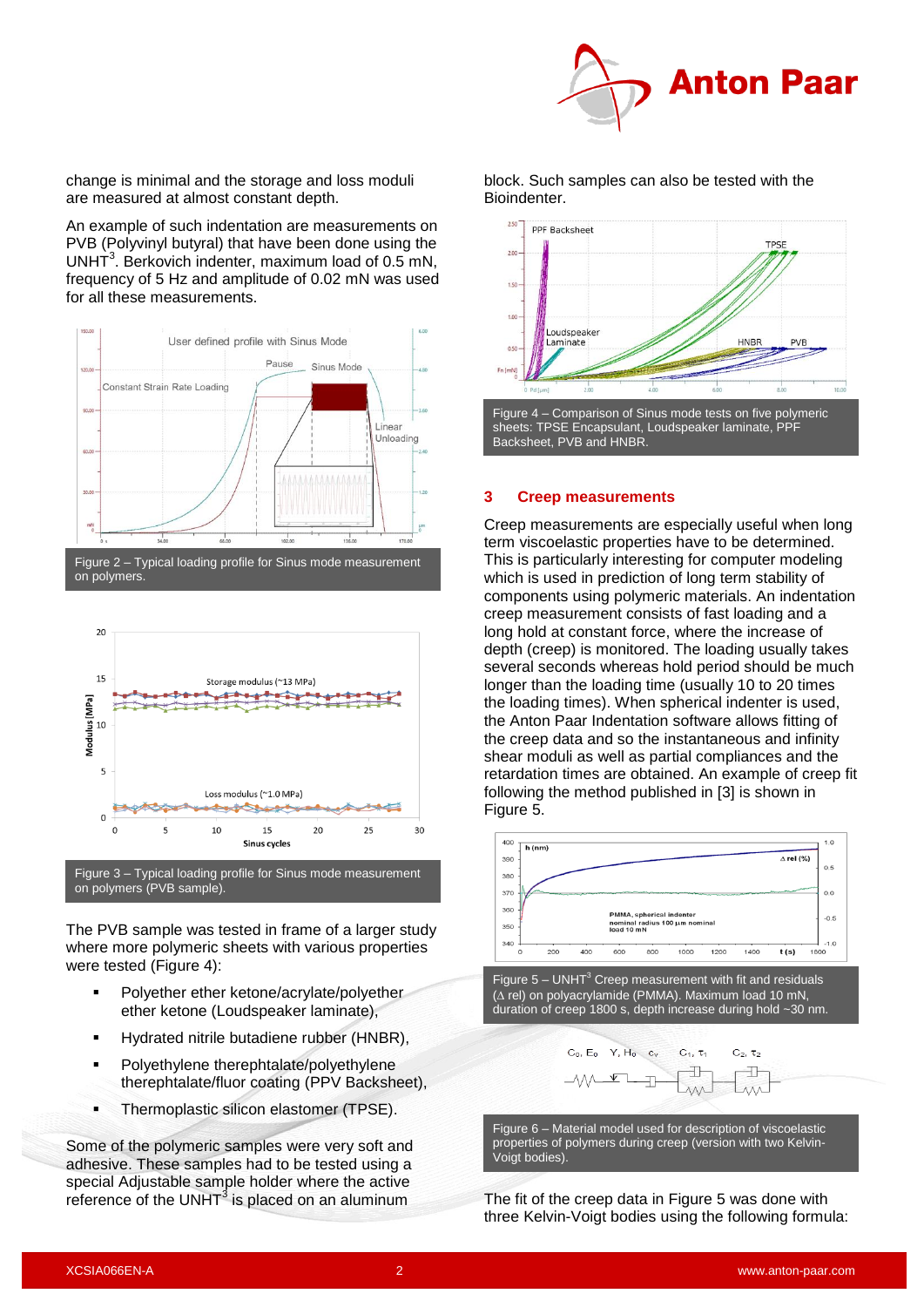

$$
[h(t)]^m = KP\left\{C_0 + \sum C_j \left[1 - \rho_j e^{-\frac{t}{t_j}}\right]\right\}
$$

Where *m* is 3/2 for spherical indenter, K is  $3/(4\sqrt{R})$ , P is load,  $C_0$  is instantaneous compliance,  $C_i$  and  $\tau_i$  are compliances and retardation (relaxation) times of the Kelvin-Voigt bodies and the term  $\rho_j$  is the ramp correction factor [2,4]. For the example shown in [Figure 5](#page-1-2) the depth increase in 1800 s was ~30 nm: this implies that only an instrument with excellent thermal stability can be used for this type of measurements. This is the case of the UNHT $3$ , which has almost non-existent thermal drift  $(\leq 0.05 \text{ nm/min})$ , [5]). The measurements showed in [Figure 5](#page-1-2) were part of large creep study on PMMA where different loads were used to simulate contact pressures from 25 MPa to 156 MPa. Under these pressures the PMMA remains viscoelastic (without plastic deformation). The results [\(Table 1\)](#page-2-0) show that the reduced elastic modulus values are consistent at loads of 5 mN to 50 mN and that the creep fit is therefore simulating well this material. As for the lower value of  $E_r$  at 1 mN, this is probably due to some uncertainty in the creep fit for such small depth increase (the creep was only ~8 nm in 30 minutes)

<span id="page-2-0"></span>

|                 | Table 1 - Results of PMMA creep fit at different loads. |              |                         |                |          |  |  |  |  |  |  |
|-----------------|---------------------------------------------------------|--------------|-------------------------|----------------|----------|--|--|--|--|--|--|
|                 | $C_0$<br>(nm/N)                                         | $\tau_1$ (s) | $\tau$ <sub>2</sub> (s) | $\tau_{3}$ (s) | E, (GPa) |  |  |  |  |  |  |
| 1 <sub>mN</sub> | 0.39                                                    | 8            | 67                      | 4977           | 2.57     |  |  |  |  |  |  |
| 5 mN            | 0.29                                                    | 5            | 38                      | 727            | 3.42     |  |  |  |  |  |  |
| 10 mN           | 0.28                                                    | 14           | 112                     | 1156           | 3.62     |  |  |  |  |  |  |
| 50 mN           | 0.26                                                    | 15           | 112                     | 994            | 3.78     |  |  |  |  |  |  |

#### **4 Stress-strain characterization of polymers**

Although the majority of applications of nanoindentation of polymers concerns viscoelastic properties (either by Sinus mode or creep measurements), also stress-strain measurements have been applied to polymeric materials. This indentation method is usually used when only thin sheets of polymers are available or when the polymer contains different phases which have to be characterized individually. An example of indentation stress-strain curve on polymer is shown in [Figure 7.](#page-2-1) Note the excellent repeatability of the results: this is mainly due to the fact that larger indentation depths were used and the effects of surface roughness were thus minimized. The NHT<sup>3</sup> Nanoindentation Tester was used for these measurements because it provides large force range to test both in the elastic and plastic regime. For lower loads or softer samples, the Ultra Nanoindentation Tester (UNHT $3$ ) can be used as it offers excellent thermal stability.



<span id="page-2-1"></span>Figure 7 - Comparison of indentation stress-strain curves on a polymer (NHT<sup>3</sup> with R = 20  $\mu$ m spherical indenter, measurements in Sinus mode).

The presented indentations were performed with 20 μm radius spherical indenter and maximum load of 100 mN using constant strain rate loading at 0.05  $s^{-1}$ . The yield stress was estimated to be approximately 55 MPa.

#### **5 Measurements of properties of polymers at elevated temperatures**

Nanoindentation at high temperatures is a specific topic which requires more advanced test conditions (vacuum, special sample holder with heating, etc.). However, polymers can quite easily be tested using the UNHT<sup>3</sup> instrument at temperatures up to 200°C. These tests require use of thermal shield on the  $UNHT<sup>3</sup>$  head by a water cooling block and sample heating [\(Figure 8\)](#page-2-2). This configuration is particularly suitable for testing of polymers where the maximum test temperatures (e.g. glass transition temperature) are generally below 200°C.



Figure 8 – The UNHT<sup>3</sup> with water cooling block and the 200°C heating module.

<span id="page-2-2"></span>An example of nanoindentation of polymer (PMMA) at temperatures up to glass transition temperature (~105°C) is shown in [Figure 9.](#page-3-0) The sample was indented at increasing temperatures from room temperature (25°C) up to 110°C (temperature was measured at the top surface of the sample).